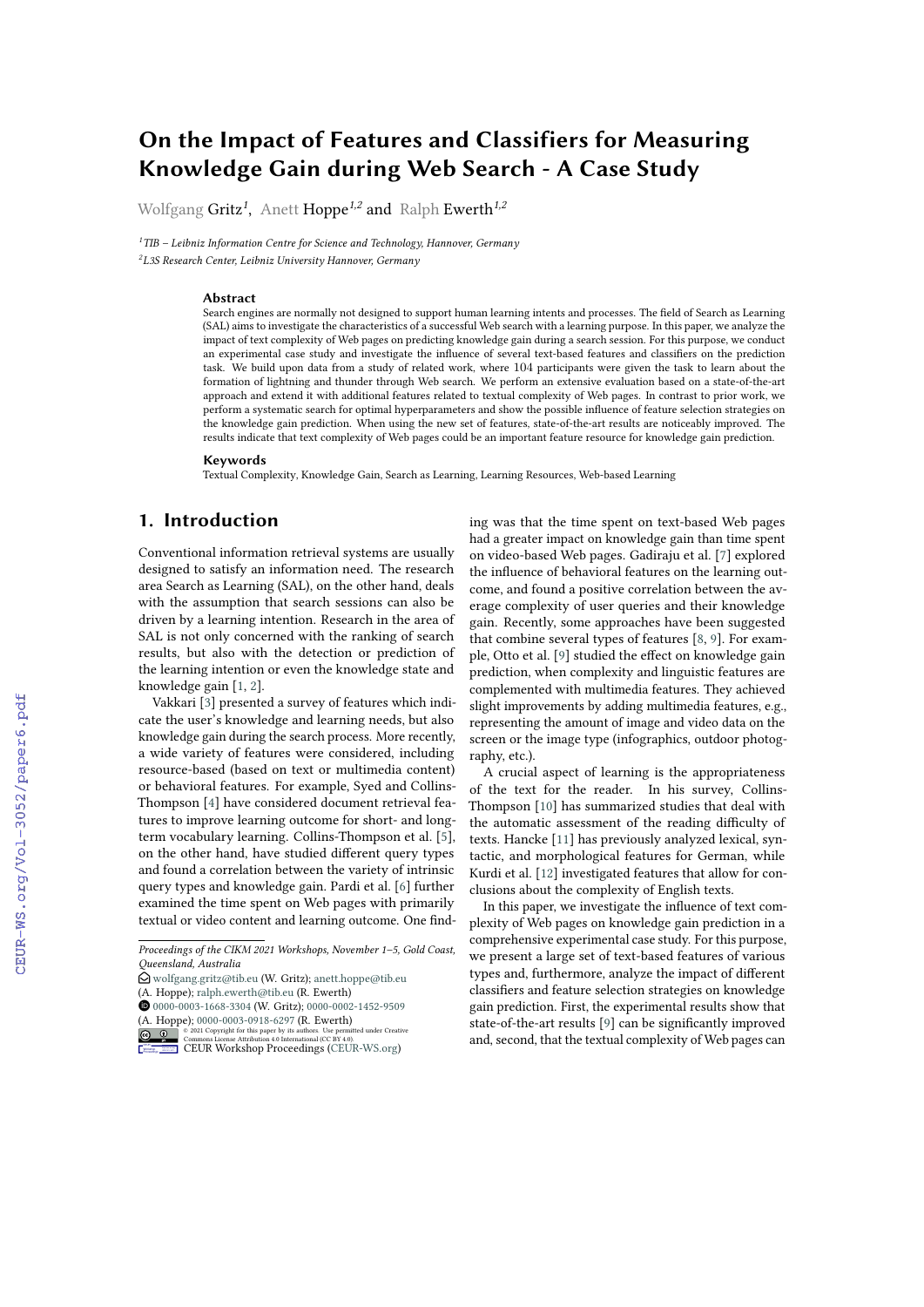be a valuable predictor for the classification of knowledge gain. Our contributions can be summarized as follows:

- A large set of features describing textual complexity of Web pages is presented.
- We conduct an extensive, systematic evaluation including multiple classifiers, hyperparameter analysis and optimization, as well as feature selection strategies and analyze their impact on knowledge gain prediction.
- We demonstrate that the state-of-the-art-results can be improved, even when only considering textual complexity features.

The remainder of this paper is structured as follows: In Section [2](#page-1-0) the experimental setup and the process of extraction is described. Experimental results are reported in Section [3](#page-2-0) and the impact of text complexity features is analyzed. Finally, a summary of the main results and an outlook is given in section [4.](#page-6-0)

# <span id="page-1-0"></span>**2. Experimental Setup and Text-based Features**

We use data from a study [\[13\]](#page-8-0) in which participants were asked to acquire knowledge about the formation of thunder and lightning. The topic has already proven useful in previous work [\[14,](#page-8-1) [15\]](#page-8-2). It is a phenomenon that is generally known and requires both factual and procedural knowledge. On the Web, many sources exist on the subject, explaining it in diverse ways (texts, graphics, videos, etc.). The participants were asked to do a Web search for a maximum of 30 minutes; but were allowed to end the search earlier if they felt they had learned everything important. We could use data from  $N = 104$  participants (88 female, 16 male, average age of  $22.7 \pm 2.7$  years), for which the visited Web pages were downloaded during the experiment. The participants were recruited over a local recruitment portal composed of students from the University of Tübingen. Students were compensated with  $16 \in \text{per person}$  for participating in the study. None of the participants had former expertise in meteorology.

#### **2.1. Technical Setup of the Study**

While plenty of data were collected during the study (data sources such as eye and mouse tracking information), here, we focus on the text content of the visited Web pages. During the Web search, all visited Web pages of the participants were tracked and recorded via the "Scrap-bookX" ([1](#page-1-1).5.14) $^{\rm l}$  and "ScrapbookXAutosave" (1.4.3) $^{\rm 2}$  $^{\rm 2}$  $^{\rm 2}$  plugins.

#### **2.2. Knowledge Gain Measurement**

To measure knowledge gain, the participants were asked to solve a 10-item multiple choice test one week before (t1) and immediately after (t2) the Web search. The knowledge gain is subsequently defined as the difference between the numbers of correct answers of t2 and t1. The potential range of values for the knowledge gain is therefore [−10, 10]. The average value in t1 was  $5.24 \pm 1.80$ respectively  $7.46 \pm 1.43$  in t2. The average knowledge gain was  $2.22 \pm 1.78$  and lies in the range of  $[-3, 6]$ .

#### **2.3. Feature Extraction**

In the study, the participants performed free Web searches, such that realistic search and browsing behavior could be recorded. Since we focus on the textual complexity of the visited pages, other page types like search engine result pages and video-based contents are filtered. For this purpose, we used a keyword-based approach and omitted pages which contained the following keyterms in their URL: "google.", "youtu", "ecosia", "RDSIndex","universitaetsbibliothek", "meteoros", "webcam" and "learningsnacks". For all remaining pages, we extracted all displayed text without further processing. This can lead to the fact that e.g., tables or advertisements are in the analyzed texts. We decided against any further preprocessing in order to minimize the bias in the data set.

#### **2.4. Website Features**

To assess the complexity of text on Web pages, we extract eight different types of features:

- syntactical features
- readability scores
- part of speech (POS) density
- lexical richness
- lexical variation
- lexical sophistication
- syntactic constituents features
- connectives

Since the study was conducted in German, we mainly rely on the Common Text Analysis Platform (CTAP) tool [\[16\]](#page-8-3), which currently provides 218 different complexity features for the German language. In total, we extract 248 features from each Web page. Below we give a short description of each feature group. For a complete overview consider the appendix $3$ .

The *syntactic features* group consists of basic text statistics such as the number of letters, syllables, words, and sentences. Moreover, the average length of each

<span id="page-1-2"></span><span id="page-1-1"></span><sup>1</sup>https://github.com/danny0838/firefox-scrapbook  $^2$ https://github.com/danny0838/firefox-scrapbook-autosave

<span id="page-1-3"></span><sup>3</sup> [https://github.com/molpood/IWILDS\\_Complexity\\_Feature\\_List/](https://github.com/molpood/IWILDS_Complexity_Feature_List/)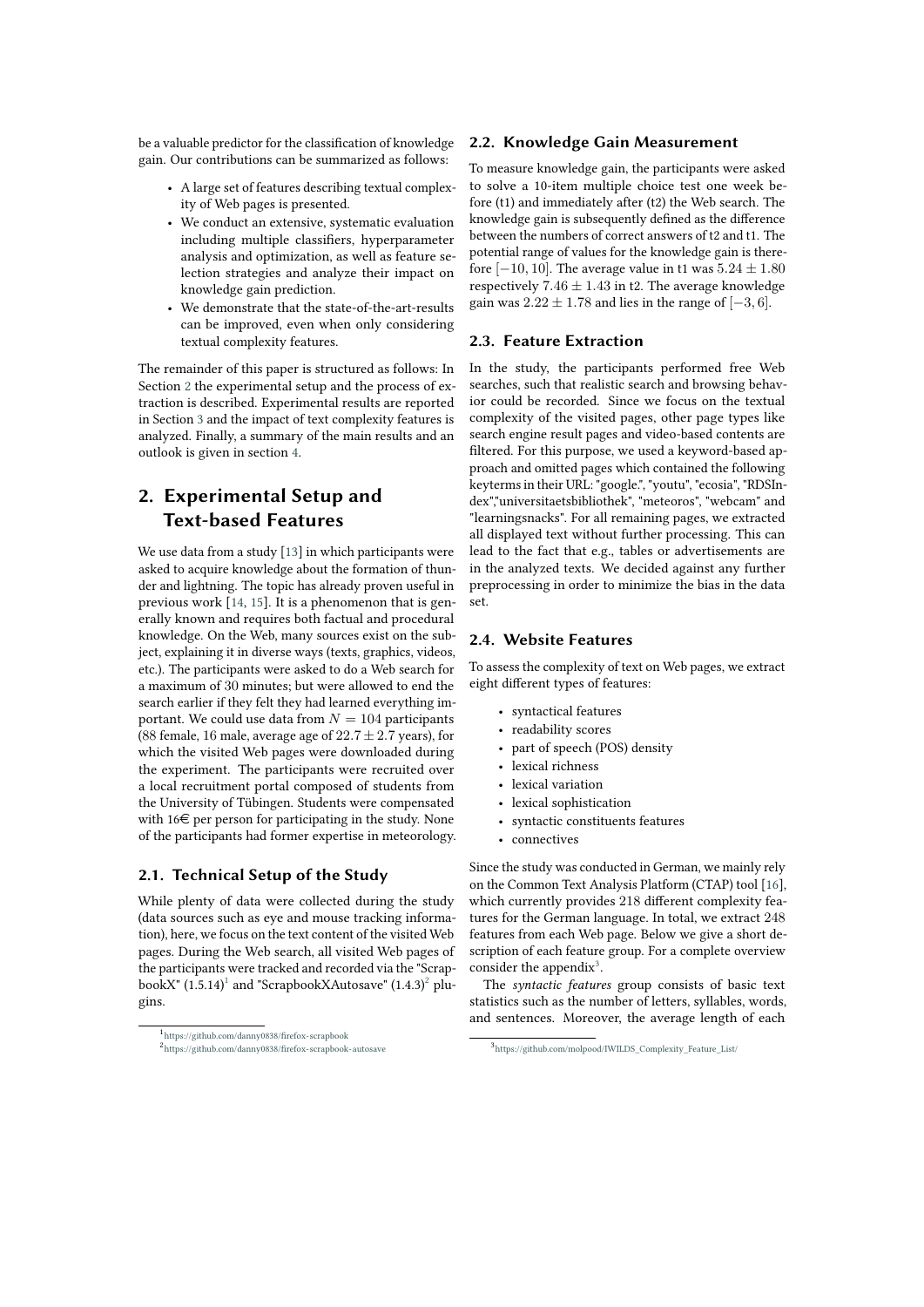element is considered, like sentence length in letters or word length in syllables, as well as the standard deviation. In addition, we calculate the average reading time of the Web pages by assuming 180 words per minute [\[17\]](#page-8-4).

The second group of features consists of well-known *readability scores* that aim to estimate the skills a reader must have to understand the text. The features are based on combinations of the *syntactic features* (automated readability index (ARI), Coleman-Liau index, Flesch-Kincaid grade, Flesch reading ease) and partly on difficult or complex words. They are given either by a list (Dale-Chall readability score, Gunning fog) or by words with three or more syllables (SMOG index). For example, the formula for ARI is as follows:

$$
ARI = 4.71 \cdot \frac{|\text{characters}|}{|\text{words}|} + 0.5 \cdot \frac{|\text{words}|}{|\text{sentences}|} - 21.43
$$

In the case of the ARI, the result is a human-interpretable numerical value on a scale of 1-14 (1: Kindergarten, 14: Professor).

The *POS density* group reflects the density of different word types like adjectives or verbs in the website text. It is based on the tokenization of the text and calculates the different number of word types (e.g., adjectives or verbs) in relation to all tokens, e.g.,

$$
density_{adjectives} = \frac{|adjectives|}{|tokens|}
$$

The fourth group *lexical richness* is very similar. Here, the number of non-duplicated tokens is set in relation to all tokens. In addition to the fraction  $\frac{\text{types}}{\text{tokens}}$ , various variations such as the logarithm or square root are applied to the numerator and denominator.

The *lexical variation* group examines the subset of lexical words (LW) consisting of nouns, verbs, adjectives and adverbs. The class puts the number of individual components in relation to the number of lexical words, e.g., the lexical variation lv adjectives for adjectives:

$$
lv\_adjectives = \frac{|adjectives|}{|LW|}
$$

The group of *lexical sophistication* features is based on different frequency lists [\[18,](#page-8-5) [19\]](#page-8-6). All words of the Web page text are assigned to sets of all words AW, lexical words LW (as mentioned before consisting of nouns, verbs, adjectives and adverbs) and functional words FW (i.e., not LW). The logarithmic or absolute frequency in the frequency lists (per million words) of AW, LW and FW is consequently used as a feature. Furthermore, the Karlsruhe Childrens Text (KCT) [\[20\]](#page-8-7) list is used to determine the average and minimum age of active use of AW, LW and FW.

The group of *syntactic constituents* consists of features that determine the number of different syntactic constituents, like noun phrases, relative clauses or T-units. Additionally, ratios to each other are calculated, e.g., noun phrases per T-unit, but also words per T-unit or noun phrases per sentence. Moreover, we consider the tenses in the text based on Kurdi [\[12\]](#page-8-8)'s observation that there may be a connection between more difficult texts and more complex tenses. To extract the tenses, we use the tool of Dönicke [\[21\]](#page-8-9).

The last group *Connectives* (according to Breindl et al. [\[22\]](#page-8-10)) examines units of the German language that express semantic relations between sentences. The connectives form a class consisting of subsets of defined parts of speech like conjunctions (and, or, etc.) or adverbs (in contrast, therefore, etc.). The absolute number of connectives, as well as ratios, such as multi-word connectives divided by single-word connectives, are calculated as features.

The eight groups consist of a total of 248 features that are calculated for each Web page visited during the search sessions. Since the participants accessed a different number of Web pages, we compute the average, the minimum and the maximum for each feature for each participant. As a result, we obtain a total of  $3 \cdot 248 = 744$  features for knowledge gain prediction.

### <span id="page-2-0"></span>**3. Experimental Results**

In this section, we report results for knowledge gain prediction using features for text complexity. For a fair comparison, we use the same evaluation setting including hyperparameter optimization for all experiments. In the same way, we replicate the results of Otto et al.  $[9]^4$  $[9]^4$  $[9]^4$  with our evaluation procedure.

### **3.1. Knowledge Gain Definition**

To categorize the measured knowledge gain, we use the common approach [\[7,](#page-7-1) [8,](#page-7-2) [9\]](#page-7-0) to assign each search session to one of three classes  $C = \{Low, Moderate, High\}$ based on the *Standard Deviation Classification* approach. For this purpose, the knowledge gain  $X_i$  of participant  $i$ is z-normalized  $(X_i)$  according to equation [1.](#page-2-2)

<span id="page-2-2"></span>
$$
\hat{X}_i = \frac{X_i - \mu}{\sigma} \tag{1}
$$

Here,  $\mu$  is the mean and  $\sigma$  is the standard deviation of all knowledge gain measures  $X$ . Then, for every znormalized knowledge gain  $\hat{X}_i$  the class is assigned as follows:

$$
C(X_i) := \left\{ \begin{array}{ll} \text{Low}, & \text{if } \hat{X_i} < -\frac{1}{2} \\ \text{Modern}, & \text{if } -\frac{1}{2} \leq \hat{X_i} \leq \frac{1}{2} \\ \text{High}, & \text{if } \hat{X_i} > \frac{1}{2} \end{array} \right.
$$

<span id="page-2-1"></span> $4$ Otto et al. [\[9\]](#page-7-0) analyzed features for 113 participants. Technical issues with logging led to missing HTML data for nine participants which were crawled at a later date. We rely on the data crawled during the original experiment, leading to  $N = 104$  records for our analysis.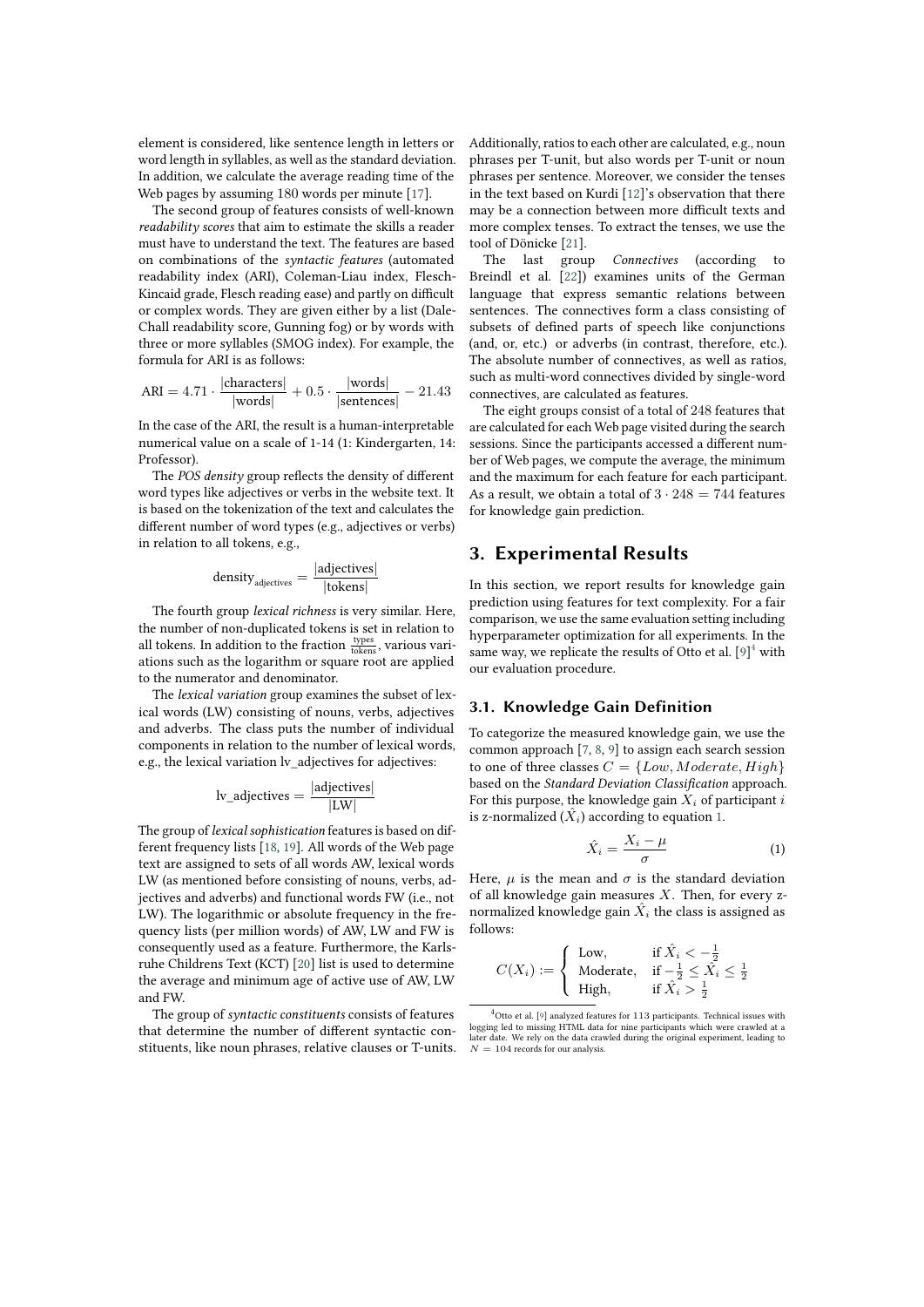

<span id="page-3-0"></span>**Figure 1:** Overview of our evaluation method. A 5-fold crossvalidation is performed and for each split the features are first normalized, optionally selected/reduced and the hyperparameters of the respective classifier are optimized on the 80% train/validation data. The test data are scaled with the minimum and maximum of the train/validation data and optionally the features are filtered. Finally, the classifier optimized on the train and validation data is used to predict the knowledge gain on the test data set.

This yields the following class distribution:  $|X_{Low}|=40$ ,  $|X_{\text{Model}}|=39, |X_{\text{High}}|=25.$ 

### **3.2. Metrics**

To evaluate the classification results, we use precision, recall,  $F_1$  score, and accuracy. These are defined as follows:

$$
precision = \frac{TP}{TP + FP}
$$
 (2)

$$
recall = \frac{TP}{TP + FN}
$$
 (3)

$$
F_1 \text{ score} = 2 \cdot \frac{\text{precision} \cdot \text{recall}}{\text{precision} + \text{recall}} \tag{4}
$$

accuracy = 
$$
\frac{\text{TP} + \text{TN}}{\text{TP} + \text{TN} + \text{FP} + \text{FN}}
$$
 (5)

where TP are the values correctly classified as positive, TN are the values correctly classified as negative, and FP are the values incorrectly classified as positive and FN are the values incorrectly classified as negative.

#### **3.3. Experimental Setup**

Cross-validation is a good way to evaluate the classification result, since every feature vector acts as a test sample in one fold. We thus choose a 5-fold cross-validation with 80% train/validation and 20% test set split. This results in five elements per class in each test set in each iteration of the cross-validation.

We use min-max normalization to normalize each feature of the  $80\%$  to the interval [0, 1]. This is an essential step for some of the classifiers, e.g., Support Vector Machine. The 20% test set is then normalized by the minimum and maximum of the 80% for evaluation. It is possible that the values lie outside the interval of [0, 1]. However, we decide against clipping in order to not lose any information due to normalization. Figure [1](#page-3-0) provides an overview of our proposed evaluation. In our evaluation we use the implementation of Scikit-learn [\[23\]](#page-8-11).

#### <span id="page-3-1"></span>**3.3.1. Hyperparameter Optimization**

The performance of classification algorithms strongly depends on the chosen hyperparameters. However, since the training, validation and test data change in each iteration due to cross-validation, these cannot be determined once and used for the entire evaluation. Therefore, to obtain valid results, we perform an optimization of the hyperparameters in each of the five iterations. We utilize Optuna [\[24\]](#page-8-12) for an Bayesian search to efficiently find a good configuration and limit the number of runs to 500 to reduce the computational cost. From the 80% of the data coming from the 80:20 split of the cross-validation, another 80:20 split is performed, where 80% is training data and 20% is validation data. We set the maximization of the weighted  $F_1$  score as the optimization objective. This is to prevent the class imbalance from making the underrepresented class *High* less important, as it would be, for example, with overall accuracy.

#### **3.3.2. Feature Selection**

The classification results may also depend on the number of input features (more is not always better). For example, in the Random Forest algorithm, a subset of the features is selected several times to create weak classifiers and there is no guarantee that "good features" will prevail. For this reason, we want to reduce the number of features while trying to preserve valuable features. Again, it is important to separate the feature selection from the test data, which changes in each iteration. As with hyperparameter optimization, we use the further split into training and validation data to do this. It follows that the selected features may change in each iteration. For the selection of the features to be used for this evaluation, we rely on two strategies:

- 1.  $\chi^2$ -**based Feature Selection:** This method examines whether a feature has a statistically significant relationship to knowledge gain. While one feature is analyzed for a relationship, all other features are ignored. The features with the  $N$ highest values based on the  $\chi^2$ -test are selected.
- 2. **Tree-based Feature Selection:** Features without a direct correlation to the knowledge gain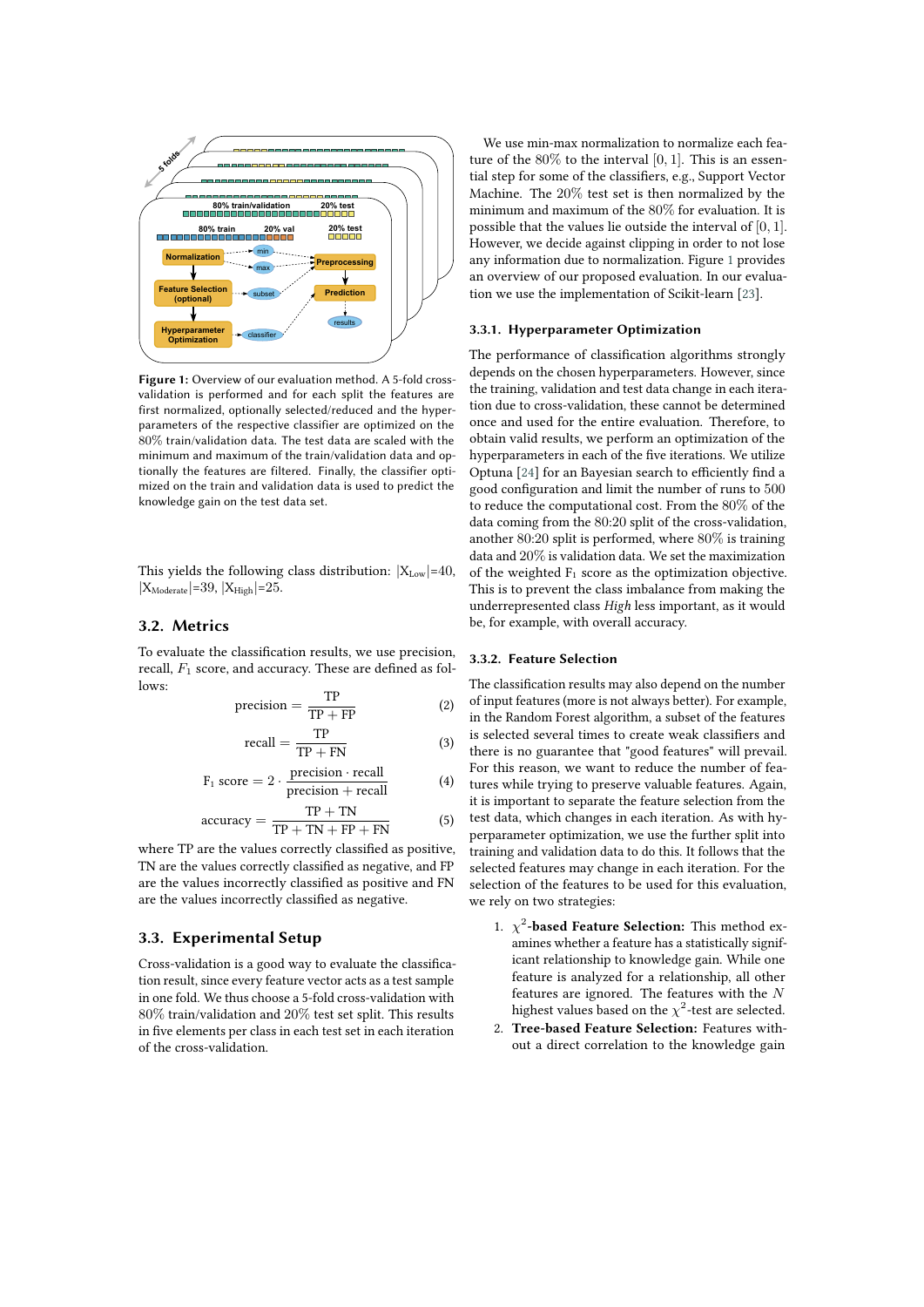#### **Table 1**

<span id="page-4-0"></span>Results of the Knowledge gain classification for the classes Low, Moderate and High respectively for the classifiers (clf) Adaboost (Ada), Decision Tree (DT), K-Nearest Neighbors (KNN), Multi-layer Perceptron (MLP), Random Forest (RF) and Support Vector Machine (SVM) and for weighted guessing (WG). For the reported results of Otto et al. [\[9\]](#page-7-0) (*Otto\**) and reproduced (*Otto*), respectively, our results (*our*) and the combination of Otto et al. 's [\[9\]](#page-7-0) and our features (*Otto+our*), precision (pre), recall (rec),  $F_1$  score (f1) and overall accuracy (accu) are reported.

|          |            | Low  |      |      | Moderate |      |      | High |      |      | macro scores |      |      |      |
|----------|------------|------|------|------|----------|------|------|------|------|------|--------------|------|------|------|
|          | clf        | pre  | rec  | f1   | pre      | rec  | f1   | pre  | rec  | f1   | pre          | rec  | f1   | accu |
|          | <b>WG</b>  | 38.4 | 38.6 | 38.4 | 37.4     | 37.3 | 37.2 | 24.0 | 24.0 | 23.8 | 33.3         | 33.3 | 33.1 | 34.6 |
| $Otto^*$ | <b>RF</b>  | 41.5 | 52.0 | 46.1 | 39.1     | 40.0 | 39.5 | 28.4 | 14.8 | 19.1 | 36.4         | 35.6 | 34.9 | 38.7 |
| Otto     | Ada        | 42.1 | 40.0 | 41.0 | 35.4     | 43.6 | 39.1 | 16.7 | 12.0 | 14.0 | 31.4         | 31.9 | 31.4 | 34.6 |
|          | DT         | 40.0 | 50.0 | 44.4 | 40.5     | 38.5 | 39.5 | 23.5 | 16.0 | 19.0 | 34.7         | 34.8 | 34.3 | 37.5 |
|          | <b>KNN</b> | 26.7 | 20.0 | 22.9 | 38.1     | 41.0 | 39.5 | 18.8 | 24.0 | 21.1 | 27.8         | 28.3 | 27.8 | 28.8 |
|          | <b>MLP</b> | 41.2 | 35.0 | 37.8 | 46.3     | 48.7 | 47.5 | 34.5 | 40.0 | 37.0 | 40.7         | 41.2 | 40.8 | 41.3 |
|          | <b>RF</b>  | 30.2 | 40.0 | 34.4 | 32.6     | 35.9 | 34.1 | 12.5 | 4.0  | 6.1  | 25.1         | 26.6 | 24.9 | 29.8 |
|          | <b>SVM</b> | 38.6 | 42.5 | 40.5 | 45.5     | 38.5 | 41.7 | 33.3 | 36.0 | 34.6 | 39.1         | 39.0 | 38.9 | 39.4 |
|          | Ada        | 42.1 | 40.0 | 41.0 | 41.9     | 46.2 | 43.9 | 34.8 | 32.0 | 33.3 | 39.6         | 39.4 | 39.4 | 40.4 |
|          | DT         | 39.0 | 40.0 | 39.5 | 41.7     | 38.5 | 40.0 | 29.6 | 32.0 | 30.8 | 36.8         | 36.8 | 36.8 | 37.5 |
| Jmo      | <b>KNN</b> | 21.7 | 12.5 | 15.9 | 45.0     | 46.2 | 45.6 | 26.8 | 44.0 | 33.3 | 31.2         | 34.2 | 31.6 | 32.7 |
|          | <b>MLP</b> | 38.9 | 35.0 | 36.8 | 55.9     | 48.7 | 52.1 | 26.5 | 36.0 | 30.5 | 40.4         | 39.9 | 39.8 | 40.4 |
|          | <b>RF</b>  | 40.5 | 42.5 | 41.5 | 51.3     | 51.3 | 51.3 | 34.8 | 32.0 | 33.3 | 42.2         | 41.9 | 42.0 | 43.3 |
|          | <b>SVM</b> | 40.6 | 32.5 | 36.1 | 54.3     | 48.7 | 51.4 | 27.0 | 40.0 | 32.3 | 40.6         | 40.4 | 39.9 | 40.4 |
| Otto+our | Ada        | 42.3 | 55.0 | 47.8 | 54.8     | 43.6 | 48.6 | 42.9 | 36.0 | 39.1 | 46.7         | 44.9 | 45.2 | 46.2 |
|          | DT         | 53.1 | 42.5 | 47.2 | 42.9     | 38.5 | 40.5 | 27.0 | 40.0 | 32.3 | 41.0         | 40.3 | 40.0 | 40.4 |
|          | <b>KNN</b> | 20.0 | 12.5 | 15.4 | 45.0     | 46.2 | 45.6 | 25.6 | 40.0 | 31.2 | 30.2         | 32.9 | 30.7 | 31.7 |
|          | <b>MLP</b> | 25.0 | 12.5 | 16.7 | 41.3     | 66.7 | 51.0 | 28.6 | 24.0 | 26.1 | 31.6         | 34.4 | 31.2 | 35.6 |
|          | <b>RF</b>  | 37.5 | 45.0 | 40.9 | 45.0     | 46.2 | 45.6 | 37.5 | 24.0 | 29.3 | 40.0         | 38.4 | 38.6 | 40.4 |
|          | <b>SVM</b> | 22.7 | 12.5 | 16.1 | 41.7     | 38.5 | 40.0 | 30.4 | 56.0 | 39.4 | 31.6         | 35.7 | 31.9 | 32.7 |

can be important predictors in combination with other features. For this reason, we employ a treebased approach using a Random Forest classifier. This is fitted to the training data and then analyzed to see which features were most heavily used in the decision. The  $N$  values with the highest importance are selected. The goal is to select valuable features for the classification even without direct correlation.

#### **3.3.3. Classifiers**

Otto et al. [\[9\]](#page-7-0) limit their evaluation to a *Random For-*est [\[25\]](#page-8-13) classifier. In addition to that, we explore several alternative classifiers: *Adaboost* [\[26\]](#page-8-14), *Decision Tree* [\[27\]](#page-8-15), *K-Nearest Neighbors* [\[28\]](#page-8-16), *Multi-layer Perceptron* [\[29\]](#page-9-0), and *Support Vector Machine* [\[30\]](#page-9-1). The objective is to experimentally determine the best configuration in order to find the maximum potential for knowledge gain prediction, given the set of features.

#### **3.4. Classifier Performance**

In Table [1,](#page-4-0) we compare the performance for all classifiers. As baselines, we list the results for weighted guessing (*WG*), which is the mean of each metric for 10,000 randomly generated vectors consisting of class labels with respect to the class distribution, and the original reported results from Otto et al. [\[9\]](#page-7-0) (*Otto\**). For a fair comparison with *our* features, we reproduced the results using the features from Otto et al. [\[9\]](#page-7-0) with our pipeline (*Otto*). Furthermore, to analyze the performance for a feature set as diverse as possible, we combined the features of *Otto* et al. [\[9\]](#page-7-0), and *our* proposed feature set for evaluation (*Otto+our*). For the cumulative predictions for all five iterations of cross-validation, the precision, recall, and F<sup>1</sup> score are calculated for each class (*Low*, *Moderate*, and *High*), as well as the average of these metrics over all classes, and the overall accuracy.

First, it is notable that the reproduced results of Otto et al. [\[9\]](#page-7-0) (*Otto*) are better compared to their reported result (*Otto\**). The results of the Multi-layer Perceptron (MLP) provide a  $5.9\%$  higher  $F_1$  score (34.9% compared to 40.8%). However, in direct comparison to the repro-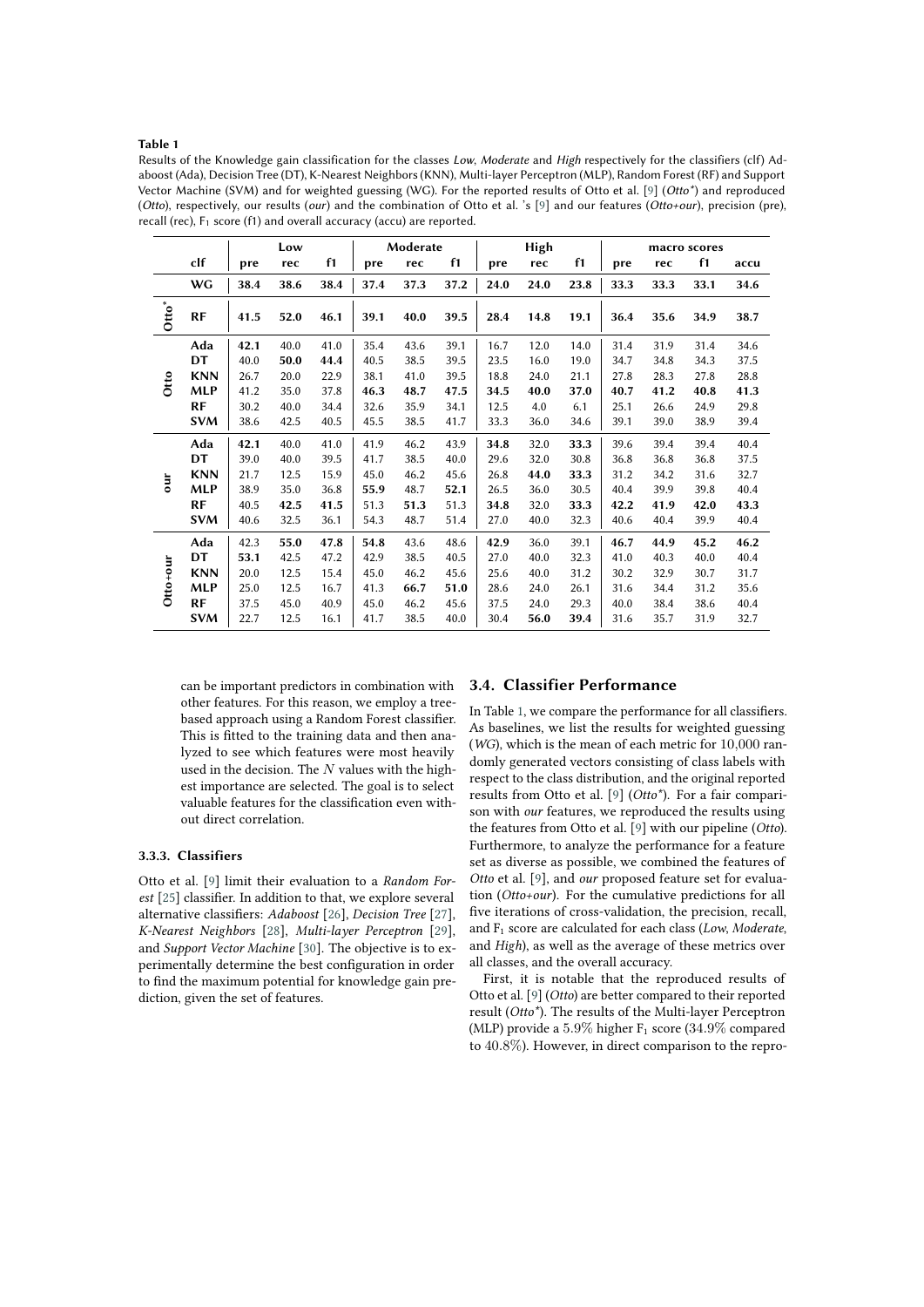duced result with a Random Forest (RF), the original results are better. It is striking, that the improved outcome stems mainly from better predictions from the class *High*. A closer look reveals that the recall scores for the tree-based classifiers Adaboost (Ada), Decision Tree (DT) and Random Forest (RF) are comparatively low. These algorithms seem to preferentially predict the more represented classes for the features of Otto et al. [\[9\]](#page-7-0) and accept a worse result for the underrepresented class *High*. This impression is enforced by the fact that for all feature sets the  $F_1$  score (f1) for the three classifiers is significantly worse for the class *High* than for the classes *Low* and *Moderate*. This is not the case for any of the other classifiers.

Nevertheless, Random Forest (RF) and Adaboost (Ada) perform best for the other feature sets (*our* and *Otto+our*). The RF using the features of textual complexity (*our*) yields a slightly better macro  $F_1$  score (42.0%) than the MLP using the features of *Otto* (41.2%). In addition, the RF achieves an overall accuracy of 43.3% while the MLP only achieves 40.6%. The best result is obtained by the Adaboost classifier for *Otto+our* with 45.2% macro F<sub>1</sub> score and 46.2% overall accuracy. Examining the results for the Random Forest algorithm for all three feature sets, we notice that the  $F_1$  scores of all three classes for the combination of features are strictly between the  $F_1$  scores of the individual feature sets. At the same time, the  $F_1$ scores for the combination of features are all better than for the individual sets for Adaboost. We assume that the Random Forest algorithm is affected by too many (diverse) features. Adaboost can weight the features differently and thus utilize the strengths of both feature sets.

Another observation is that the  $F_1$  scores of all feature sets for the K-Nearest Neighbors (KNN) algorithm are significantly higher for the class *Moderate* than for the classes *Low* and *High*. Therefore, we suspect that search strategies with *Low* (or *High*) knowledge gain differ much more. Furthermore, we can observe that the  $F_1$  score for the class *Moderate* of *our* features is high compared to the classes *Low* and *High*, independent of the classifier. On closer inspection, we found that often instances of the class *Low* are classified as *High* and vice versa. If we put the classification result for the classes *Low* and *High* together, i.e., a new class *Not Moderate*, we would get 74.1%, 70.8% and 73.1%  $F_1$  score for the classifiers MLP, RF and SVM, respectively, for this new class. It seems like the complexity features are useful to detect if someone does not have a *Moderate* increase in knowledge gain. We plan to investigate this interesting aspect in the future.

For our textual complexity features, the best result was obtained with the Random Forest classifier. In each iteration of the 5-fold cross-validation, an independent hyperparameter optimization was performed. The optimized

#### **Table 2**

<span id="page-5-0"></span>The optimized hyperparameters per fold  $F_1, ... F_5$  for the Random Forest classifier for *our* features.

|              | F1    | F2               | Fз   | Fά               | $F_{5}$ |
|--------------|-------|------------------|------|------------------|---------|
| estimators   | 242   | 299              | 154  | 150              | 223     |
| max depth    | 22    | 17               | 8    | 17               | 17      |
| max features | sqrt  | log <sub>2</sub> | sgrt | log <sub>2</sub> | sqrt    |
| criterion    | entr. | gini             | sqrt | entr.            | gini    |
| min_n_split  | 6     | 3                |      |                  |         |
| min n leaf   | 5     | 8                | 3    |                  |         |

hyperparameters for each fold  $F_1, ..., F_5$  are shown in Table [2.](#page-5-0) No pattern can be discovered in the parameters, they are very different in shape. This could possibly be related to the heterogeneity of the data and the weakness of the features for prediction.

#### **3.5. Feature Selection**

In Table [1,](#page-4-0) it is observable that the classification result for the Random Forest classifier (RF) performs worse for the combination of features (*Otto+our*) than for the complexity-only features (*our*). It seems that considering more features does not necessarily improve the classification quality. The result for the Random Forest classifier (RF) for the textual complexity (*our*) features for  $N \in \{1, 3, 5, ..., 99\}$  is shown in Figure [2.](#page-5-1) It can be seen, that the classification result is achieved with fewer features, regardless of the feature selection strategy. With the  $\chi^2$ -based selection method, the result is also achieved with fewer features, but later than with the tree-based method. This makes sense in so far as the



<span id="page-5-1"></span>**Figure 2:** Average F<sub>1</sub> scores of the Random Forest classifier using  $N \in \{1, 3, 5, ..., 99\}$  of *our* features for the  $\chi^2$ -based (chi2) and the tree-based (tree) Feature Selection strategy. The result for all features is indicated with the dotted line.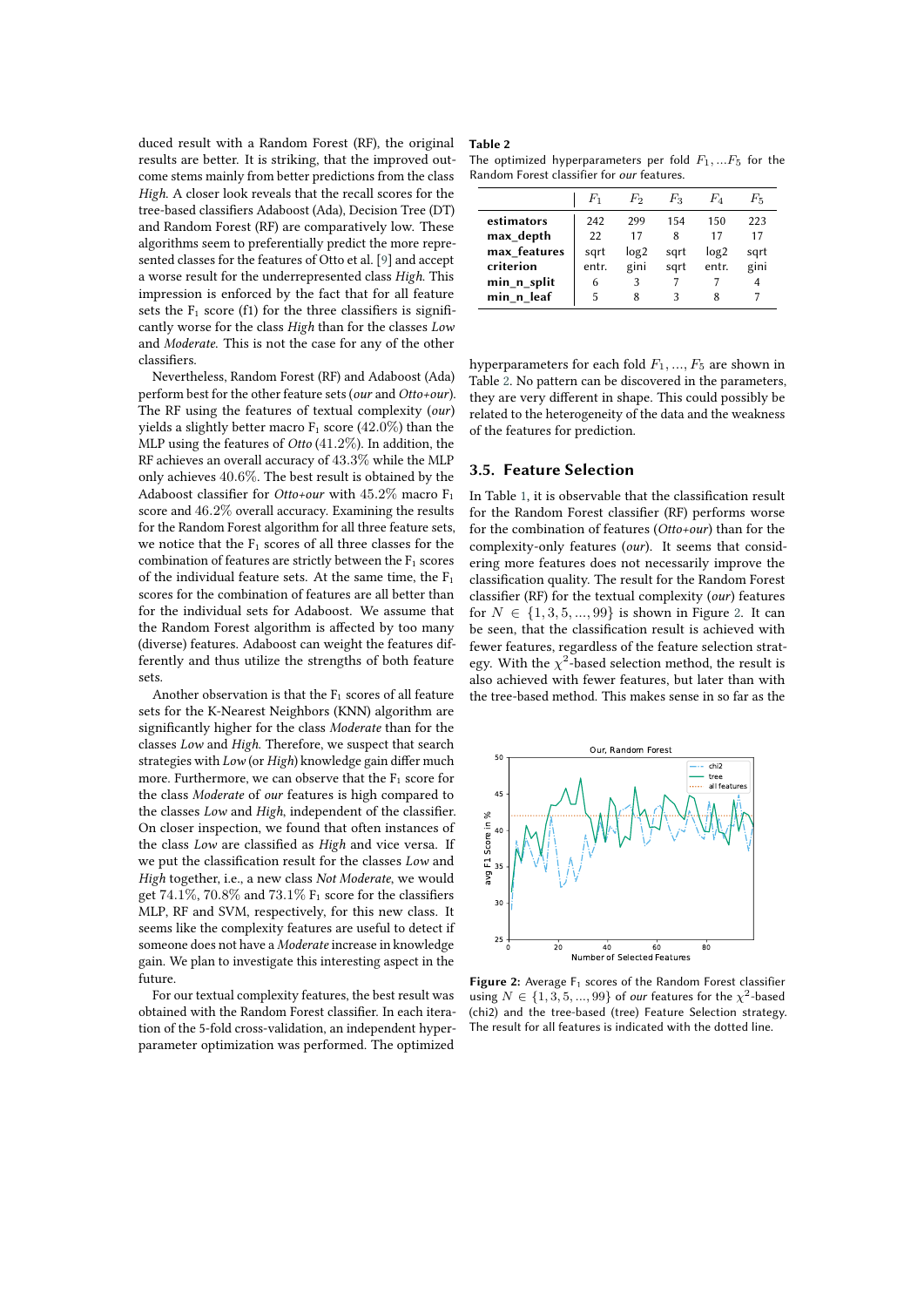**Table 3**

<span id="page-6-1"></span>Features selected at least three out of five times during cross-validation by the tree-based selection strategy.

| type                                | feature                           | aggregation | count |
|-------------------------------------|-----------------------------------|-------------|-------|
| POS Density Feature                 | Subordinating Conjunction         | min         |       |
| Lexical Sophistication Feature      | SUBTLEX Word Frequency (LW Token) | min         |       |
| <b>Syntactic Complexity Feature</b> | Mean Length of Verb Cluster       | min         |       |

 $\chi^2$ -based method considers the features independently of each other, and only measures the individual correlation of a feature with knowledge gain. In contrast, the tree-based strategy selects features based on their importance for an upstream Random Forest. Thus, the baseline level can already be reached with  $N = 19$  features.

Cross-validation is used for evaluation as described above (Section [3.3.1\)](#page-3-1). Similarly, feature selection is performed five times. However, this implies that the features chosen in each iteration of the cross-validation may differ, which complicates the analysis of which features most influence the classification result. We therefore propose to highlight the features that were selected in at least three out of five iterations. Since the classification result of the Random Forest was already achieved with  $N = 17$ features, we report the features based on this configuration. The features and their frequencies are shown in Table [3.](#page-6-1) Three features were selected at least three times, but none were selected in every iteration of the crossvalidation. All three were aggregated by the minimum, indicating that the Web page with the lowest textual complexity is most important for the classification result. This strengthens the impression that the features or the aggregations (Minimum, Maximum and Average) are too weak to provide a strong prediction of the knowledge gain. In the future, we aim to include more features and find aggregations that are more suitable to reflect search patterns.

In the last section, it was observed that the  $F_1$  score for the class *High* is signicantly below the values for the classes *Low* and *Moderate*, regardless of the feature set. We performed feature selection before hyperparameter optimization and repeated the evaluation with  $N \in \{1, 3, 5, ..., 79\}$  $N \in \{1, 3, 5, ..., 79\}$  $N \in \{1, 3, 5, ..., 79\}$  features. Figure 3 shows how the F<sup>1</sup> score for the class *High* changes with a subset of the features of Otto et al. [\[9\]](#page-7-0). The green curve describes the F<sup>1</sup> scores based on the tree-based feature selection strategy, which tries to select the most important features for classification. It is noticeable that almost any tested subset would have been more suitable than using the full feature set. Moreover, the curve does not change from  $N = 65$  onward (same observation for the classes *Low* and *Moderate*), which suggests that the tree-based feature selection strategy does not consider many features at all.



<span id="page-6-2"></span>Figure 3: F<sub>1</sub> scores for the class *High* for the features of Otto et al. [\[9\]](#page-7-0) for  $N \in \{1, 3, 5, ..., 79\}$  features for the  $\chi^2$ -based (chi2) and the tree-based (tree) Feature Selection strategy. The result for all features is indicated with the dotted line.

### <span id="page-6-0"></span>**4. Conclusions**

In this paper, we have investigated the impact of textual complexity of Web pages on knowledge gain during a Web search. The experimental results demonstrated that the state of the art can be improved by only considering the textual complexity of Web pages. The results also showed that a systematic assessment of different hyperparameter settings, feature selection, and several classi fiers is important – in particular, since the correlations between features and the target outcome are relatively weak. During the evaluation, it became apparent that as little as 17 features per iteration of cross-validation would have been sufficient to achieve the result. Furthermore, we found that a moderate knowledge gain can be predicted relatively well, but, interestingly, the distinction between successful and unsuccessful Web search does not work well (in terms of knowledge gain). The reasons for this effect have to be investigated in more detail.

Although we have obtained state-of-the-art results, there are some limitations. In this case study, we analyzed only the data of a study on knowledge acquisition about a specific science topic, the formation of thunder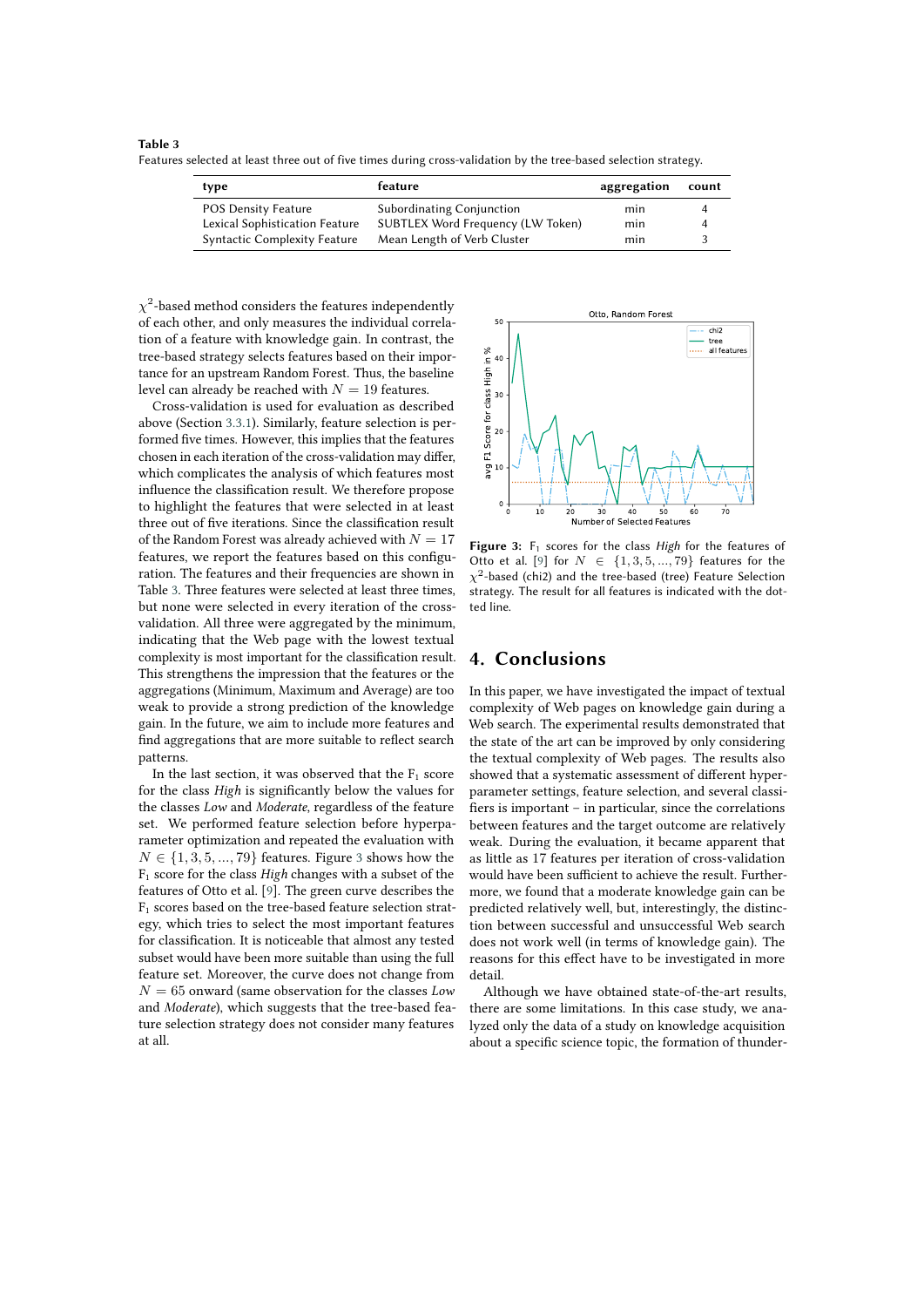storms. Consequently, limited conclusions can be drawn about general Web searches and the results need to be confirmed or extended by future studies. In this sense, the reported results need to be reproduced for (a) different types of learning tasks (e.g., procedural knowledge) and (b) conceptual learning tasks in other domains (e.g., non-science topics).

In the future, we would like to deepen our understanding of what behavioral patterns characterize effective Web searches, for instance, by examining how the sequence of Web pages (and their characteristics) influence learning success. An intuitive assumption is, for example, that a successful learning session consists of Web pages of increasing complexity. Furthermore, we have considered the textual complexity of the entire Web page, but not in every case is the Web page content read in its entirety. In future work we would like to focus more on the actual seen during Web search.

Lastly, we focused on text-based Web pages in this case study. However, many of the Web searches were not unimodal but multimodal. Consequently, further investigations will need to include further complexity measures such as visual complexity of the Web pages or videos.

## **Acknowledgments**

Part of this work is financially supported by the Leibniz Association, Germany (Leibniz Competition 2018, funding line "Collaborative Excellence", project SALIENT [K68/2017]).

# **References**

- [1] A. Hoppe, P. Holtz, Y. Kammerer, R. Yu, S. Dietze, R. Ewerth, Current challenges for studying search as learning processes, in: 7th Workshop on Learning & Education with Web Data (LILE2018), in conjunction with ACM Web Science, 2018.
- [2] M. Machado, P. A. Gimenez, S. Siqueira, Raising the dimensions and variables for searching as a learning process: A systematic mapping of the literature, in: Anais do XXXI Simpósio Brasileiro de Informática na Educação, SBC, 2020, pp. 1393–1402.
- [3] P. Vakkari, Searching as learning: A systematization based on literature, J. Inf. Sci. 42 (2016) 7– 18. URL: [https://doi.org/10.1177/0165551515615833.](https://doi.org/10.1177/0165551515615833) doi:[10.1177/0165551515615833](http://dx.doi.org/10.1177/0165551515615833).
- [4] R. Syed, K. Collins-Thompson, Exploring document retrieval features associated with improved shortand long-term vocabulary learning outcomes, in: C. Shah, N. J. Belkin, K. Byström, J. Huang, F. Scholer (Eds.), Proceedings of the 2018 Conference on Human Information Interaction and Retrieval,

CHIIR 2018, New Brunswick, NJ, USA, March 11-15, 2018, ACM, 2018, pp. 191–200. URL: [https://doi.org/](https://doi.org/10.1145/3176349.3176397) [10.1145/3176349.3176397.](https://doi.org/10.1145/3176349.3176397) doi:[10.1145/3176349.](http://dx.doi.org/10.1145/3176349.3176397) [3176397](http://dx.doi.org/10.1145/3176349.3176397).

- [5] K. Collins-Thompson, S. Y. Rieh, C. C. Haynes, R. Syed, Assessing learning outcomes in web search: A comparison of tasks and query strategies, in: D. Kelly, R. Capra, N. J. Belkin, J. Teevan, P. Vakkari (Eds.), Proceedings of the 2016 ACM Conference on Human Information Interaction and Retrieval, CHIIR 2016, Carrboro, North Carolina, USA, March 13-17, 2016, ACM, 2016, pp. 163– 172. URL: [https://doi.org/10.1145/2854946.2854972.](https://doi.org/10.1145/2854946.2854972) doi:[10.1145/2854946.2854972](http://dx.doi.org/10.1145/2854946.2854972).
- [6] G. Pardi, J. von Hoyer, P. Holtz, Y. Kammerer, The role of cognitive abilities and time spent on texts and videos in a multimodal searching as learning task, in: H. L. O'Brien, L. Freund, I. Arapakis, O. Hoeber, I. Lopatovska (Eds.), CHIIR '20: Conference on Human Information Interaction and Retrieval, Vancouver, BC, Canada, March 14-18, 2020, ACM, 2020, pp. 378–382. URL: [https://doi.org/](https://doi.org/10.1145/3343413.3378001) [10.1145/3343413.3378001.](https://doi.org/10.1145/3343413.3378001) doi:[10.1145/3343413.](http://dx.doi.org/10.1145/3343413.3378001) [3378001](http://dx.doi.org/10.1145/3343413.3378001).
- <span id="page-7-1"></span>[7] U. Gadiraju, R. Yu, S. Dietze, P. Holtz, Analyzing knowledge gain of users in informational search sessions on the web, in: C. Shah, N. J. Belkin, K. Byström, J. Huang, F. Scholer (Eds.), Proceedings of the 2018 Conference on Human Information Interaction and Retrieval, CHIIR 2018, New Brunswick, NJ, USA, March 11-15, 2018, ACM, 2018, pp. 2–11. URL: [https://doi.org/10.1145/3176349.](https://doi.org/10.1145/3176349.3176381) [3176381.](https://doi.org/10.1145/3176349.3176381) doi:[10.1145/3176349.3176381](http://dx.doi.org/10.1145/3176349.3176381).
- <span id="page-7-2"></span>[8] R. Yu, R. Tang, M. Rokicki, U. Gadiraju, S. Dietze, Topic-independent modeling of user knowledge in informational search sessions, Inf. Retr. J. 24 (2021) 240–268. URL: [https://doi.org/10.1007/s10791-021-09391-7.](https://doi.org/10.1007/s10791-021-09391-7) doi:[10.1007/s10791-021-09391-7](http://dx.doi.org/10.1007/s10791-021-09391-7).
- <span id="page-7-0"></span>[9] C. Otto, R. Yu, G. Pardi, J. von Hoyer, M. Rokicki, A. Hoppe, P. Holtz, Y. Kammerer, S. Dietze, R. Ewerth, Predicting knowledge gain during web search based on multimedia resource consumption, in: I. Roll, D. S. McNamara, S. A. Sosnovsky, R. Luckin, V. Dimitrova (Eds.), Artificial Intelligence in Education - 22nd International Conference, AIED 2021, Utrecht, The Netherlands, June 14-18, 2021, Proceedings, Part I, volume 12748 of *Lecture Notes in Computer Science*, Springer, 2021, pp. 318–330. URL: [https://doi.org/10.1007/978-3-030-78292-4\\_26.](https://doi.org/10.1007/978-3-030-78292-4_26) doi:10.1007/978-3-030-78292-4\26.
- [10] K. Collins-Thompson, Computational assessment of text readability: A survey of current and future research, ITL - International Journal of Applied Linguistics 165 (2014) 97–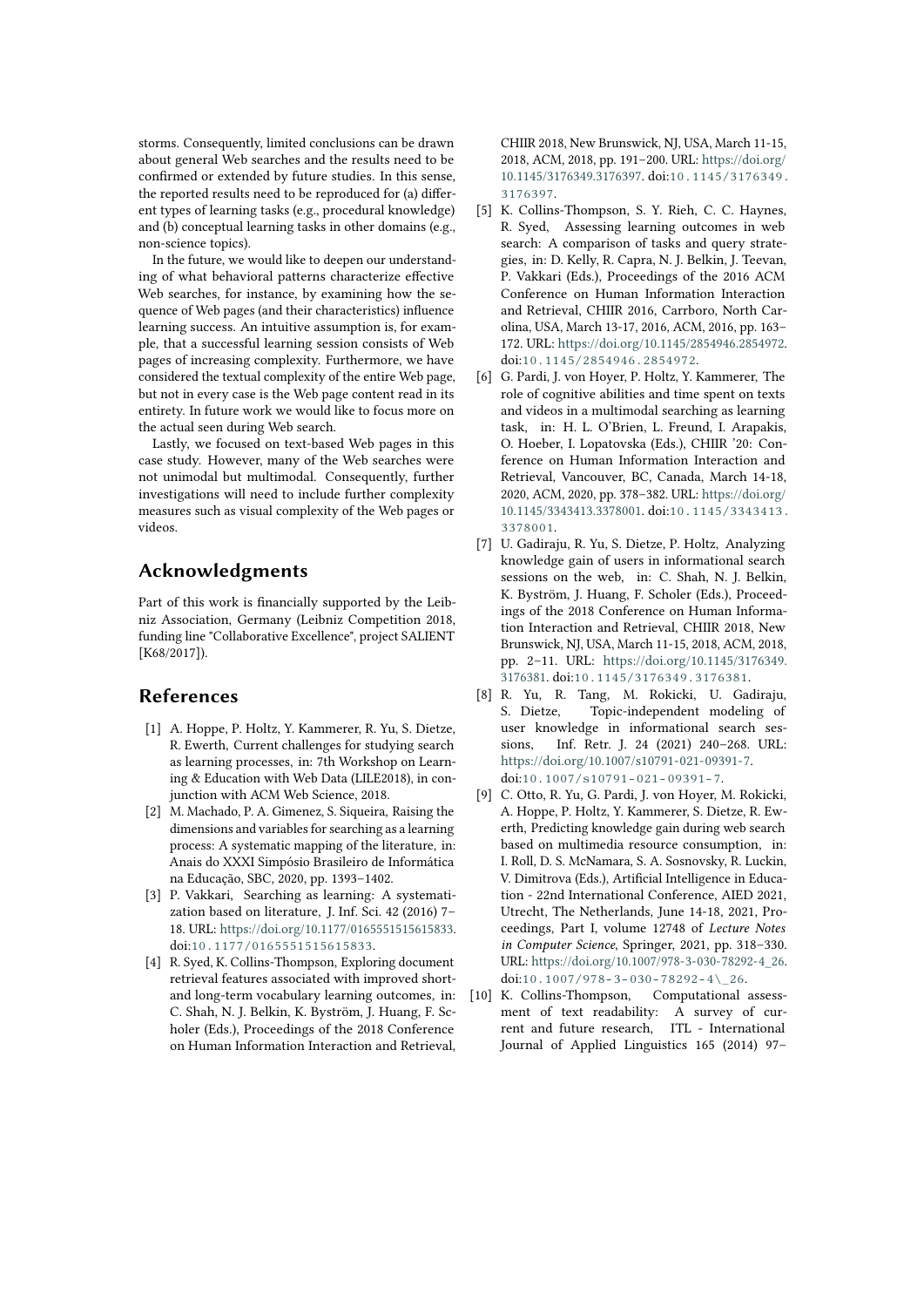135. URL: [https://www.jbe-platform.com/content/](https://www.jbe-platform.com/content/journals/10.1075/itl.165.2.01col) [journals/10.1075/itl.165.2.01col.](https://www.jbe-platform.com/content/journals/10.1075/itl.165.2.01col) doi:[https://doi.](http://dx.doi.org/https://doi.org/10.1075/itl.165.2.01col) [org/10.1075/itl.165.2.01col](http://dx.doi.org/https://doi.org/10.1075/itl.165.2.01col).

- [11] J. Hancke, S. Vajjala, D. Meurers, Readability classi fication for german using lexical, syntactic, and morphological features, in: M. Kay, C. Boitet (Eds.), COLING 2012, 24th International Conference on Computational Linguistics, Proceedings of the Conference: Technical Papers, 8-15 December 2012, Mumbai, India, Indian Institute of Technology Bombay, 2012, pp. 1063–1080. URL: [https:](https://aclanthology.org/C12-1065/) [//aclanthology.org/C12-1065/.](https://aclanthology.org/C12-1065/)
- <span id="page-8-8"></span>[12] M. Kurdi, Lexical and syntactic features selection for an adaptive reading recommendation system based on text complexity, in: ICISDM '17, 2017.
- <span id="page-8-0"></span>[13] J. von Hoyer, G. Pardi, Y. Kammerer, P. Holtz, Metacognitive judgments in searching as learning (sal) tasks: Insights on (mis-) calibration, multimedia usage, and confidence, in: Proceedings of the 1st International Workshop on Search as Learning with Multimedia Information, SALMM '19, Association for Computing Machinery, New York, NY, USA, 2019, p. 3–10. doi:[10.1145/3347451.3356730](http://dx.doi.org/10.1145/3347451.3356730).
- <span id="page-8-1"></span>[14] R. Mayer, R. Moreno, A split-attention effect in multimedia learning: Evidence for dual processing systems in working memory, Journal of Educational Psychology 90 (1998) 312–320.
- <span id="page-8-2"></span>[15] F. Schmidt-Weigand, K. Scheiter, The role of spatial descriptions in learning from multimedia, Comput. Hum. Behav. 27 (2011) 22–28. URL: [https://](https://doi.org/10.1016/j.chb.2010.05.007) [doi.org/10.1016/j.chb.2010.05.007.](https://doi.org/10.1016/j.chb.2010.05.007) doi:[10.1016/j.](http://dx.doi.org/10.1016/j.chb.2010.05.007) [chb.2010.05.007](http://dx.doi.org/10.1016/j.chb.2010.05.007).
- <span id="page-8-3"></span>[16] X. Chen, D. Meurers, CTAP: A web-based tool supporting automatic complexity analysis, in: D. Brunato, F. Dell'Orletta, G. Venturi, T. François, P. Blache (Eds.), Proceedings of the Workshop on Computational Linguistics for Linguistic Complexity, CL4LC@COLING 2016, Osaka, Japan, December 11, 2016, The COLING 2016 Organizing Committee, 2016, pp. 113–119. URL: [https://www.aclweb.](https://www.aclweb.org/anthology/W16-4113/) [org/anthology/W16-4113/.](https://www.aclweb.org/anthology/W16-4113/)
- <span id="page-8-4"></span>[17] M. Ziefle, Effects of display resolution on visual performance, Hum. Factors 40 (1998) 554–568. URL: [https://doi.org/10.1518/001872098779649355.](https://doi.org/10.1518/001872098779649355) doi:[10.1518/001872098779649355](http://dx.doi.org/10.1518/001872098779649355).
- <span id="page-8-5"></span>[18] M. Brysbaert, M. Buchmeier, M. Conrad, A. Jacobs, J. Bölte, A. Böhl, The word frequency effect: a review of recent developments and implications for the choice of frequency estimates in german., Experimental psychology 58 5 (2011) 412–24.
- <span id="page-8-6"></span>[19] E. L. Aiden, J. Michel, Culturomics: Quantitative analysis of culture using millions of digitized books, in: 6th Annual International Conference of the Alliance of Digital Humanities Organizations, DH 2011, Stanford, CA, USA, June 19-22, 2011, Confer-

ence Abstracts, Stanford University Library, 2011, p. 8. URL: [http://xtf-prod.stanford.edu/xtf/view?](http://xtf-prod.stanford.edu/xtf/view?docId=tei/ab-003.xml) [docId=tei/ab-003.xml.](http://xtf-prod.stanford.edu/xtf/view?docId=tei/ab-003.xml)

- <span id="page-8-7"></span>[20] R. Lavalley, K. Berkling, S. Stüker, Preparing children's writing database for automated processing, in: K. M. Berkling (Ed.), Language Teaching, Learning and Technology, Satellite Workshop of SLaTE-2015, LTLT@SLaTE 2015, Leipzig, Germany, September 4, 2015, ISCA, 2015, pp. 9– 15. URL: [http://www.isca-speech.org/archive/ltlt\\_](http://www.isca-speech.org/archive/ltlt_2015/lt15_009.html) [2015/lt15\\_009.html.](http://www.isca-speech.org/archive/ltlt_2015/lt15_009.html)
- <span id="page-8-9"></span>[21] T. Dönicke, Clause-level tense, mood, voice and modality tagging for german, in: K. Evang, L. Kallmeyer, R. Ehren, S. Petitjean, E. Seyffarth, D. Seddah (Eds.), Proceedings of the 19th International Workshop on Treebanks and Linguistic Theories, TLT 2020, Düsseldorf, Germany, October 27-28, 2020, Association for Computational Linguistics, 2020, pp. 1–17. URL: [https://doi.org/10.18653/v1/](https://doi.org/10.18653/v1/2020.tlt-1.1) [2020.tlt-1.1.](https://doi.org/10.18653/v1/2020.tlt-1.1) doi:[10.18653/v1/2020.tlt-1.1](http://dx.doi.org/10.18653/v1/2020.tlt-1.1).
- <span id="page-8-10"></span>[22] E. Breindl, A. Volodina, U. H. Waßner, Handbuch der deutschen Konnektoren 2, De Gruyter, 2014. URL: [https://doi.org/10.1515/9783110341447.](https://doi.org/10.1515/9783110341447) doi:[doi:10.1515/9783110341447](http://dx.doi.org/doi:10.1515/9783110341447).
- <span id="page-8-11"></span>[23] F. Pedregosa, G. Varoquaux, A. Gramfort, V. Michel, B. Thirion, O. Grisel, M. Blondel, P. Prettenhofer, R. Weiss, V. Dubourg, J. Vanderplas, A. Passos, D. Cournapeau, M. Brucher, M. Perrot, E. Duchesnay, Scikit-learn: Machine learning in Python, Journal of Machine Learning Research 12 (2011) 2825–2830.
- <span id="page-8-12"></span>[24] T. Akiba, S. Sano, T. Yanase, T. Ohta, M. Koyama, Optuna: A next-generation hyperparameter optimization framework, in: A. Teredesai, V. Kumar, Y. Li, R. Rosales, E. Terzi, G. Karypis (Eds.), Proceedings of the 25th ACM SIGKDD International Conference on Knowledge Discovery & Data Mining, KDD 2019, Anchorage, AK, USA, August 4- 8, 2019, ACM, 2019, pp. 2623–2631. URL: [https:](https://doi.org/10.1145/3292500.3330701) [//doi.org/10.1145/3292500.3330701.](https://doi.org/10.1145/3292500.3330701) doi:[10.1145/](http://dx.doi.org/10.1145/3292500.3330701) [3292500.3330701](http://dx.doi.org/10.1145/3292500.3330701).
- <span id="page-8-13"></span>[25] L. Breiman, Random forests, Mach. Learn. 45 (2001) 5–32. URL: [https://doi.org/](https://doi.org/10.1023/A:1010933404324) [10.1023/A:1010933404324.](https://doi.org/10.1023/A:1010933404324) doi:[10.1023/A:](http://dx.doi.org/10.1023/A:1010933404324) [1010933404324](http://dx.doi.org/10.1023/A:1010933404324).
- <span id="page-8-14"></span>[26] Y. Freund, R. E. Schapire, A decision-theoretic generalization of on-line learning and an application to boosting, J. Comput. Syst. Sci. 55 (1997) 119–139. URL: [https://doi.org/10.1006/jcss.1997.1504.](https://doi.org/10.1006/jcss.1997.1504) doi:[10.](http://dx.doi.org/10.1006/jcss.1997.1504) [1006/jcss.1997.1504](http://dx.doi.org/10.1006/jcss.1997.1504).
- <span id="page-8-15"></span>[27] L. Breiman, J. H. Friedman, R. A. Olshen, C. J. Stone, Classification and Regression Trees, Wadsworth, 1984.
- <span id="page-8-16"></span>[28] E. Fix, J. L. Hodges, Discriminatory analysis - nonparametric discrimination: Consistency properties,